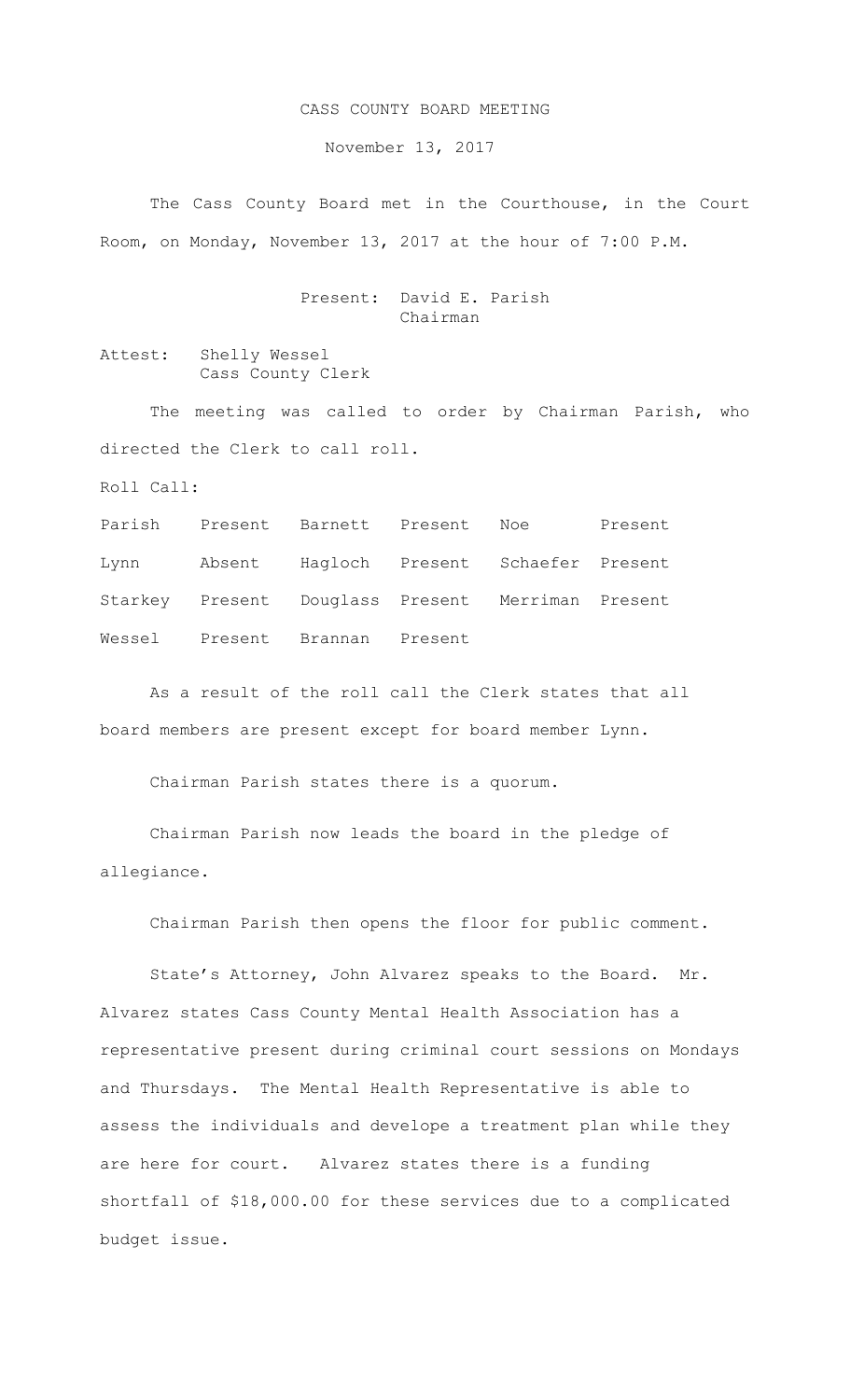Mr. Alvarez states the services provided by the Mental Health Association have been helpful to the county by reducing the workload of the Probation Department. Mr. Alvarez states Judge Hardwick has received approval for \$6000 from a board in which he is a member.

Mr. Alvarez would like to use \$6000 out of his budget and \$6000 out of the Public Defender's Budget to provide the needed funds to allow for these services to continue.

 Wessel, Public Defender, states that having the Mental Health Representative in the courtroom also assists with determining whether a person is going to follow through with their treatment prior to reaching a plea agreement.

Wessel states that this is a **one-time only** request of \$12,000 and is for the 2018 fiscal year.

Cass County Citizen, Dave Ballance next introduces himself and states that he is here to question the board about board member Lynn and her absence from the County Board Meetings. Chairman Parish informs Mr. Ballance that Ms. Lynn is a duly elected member of the Board. She may resign if she chooses, but she cannot be forced to resign. Mr. Ballance states that he has contacted the State's Attorney General's office and is waiting on their reply.

The Clerk next reads the minutes from the October 9, 2017 Cass County Board Meeting.

Schaefer makes a motion to approve the minutes "as read" and Starkey seconds the motion. The vote is by acclamation and declared carried.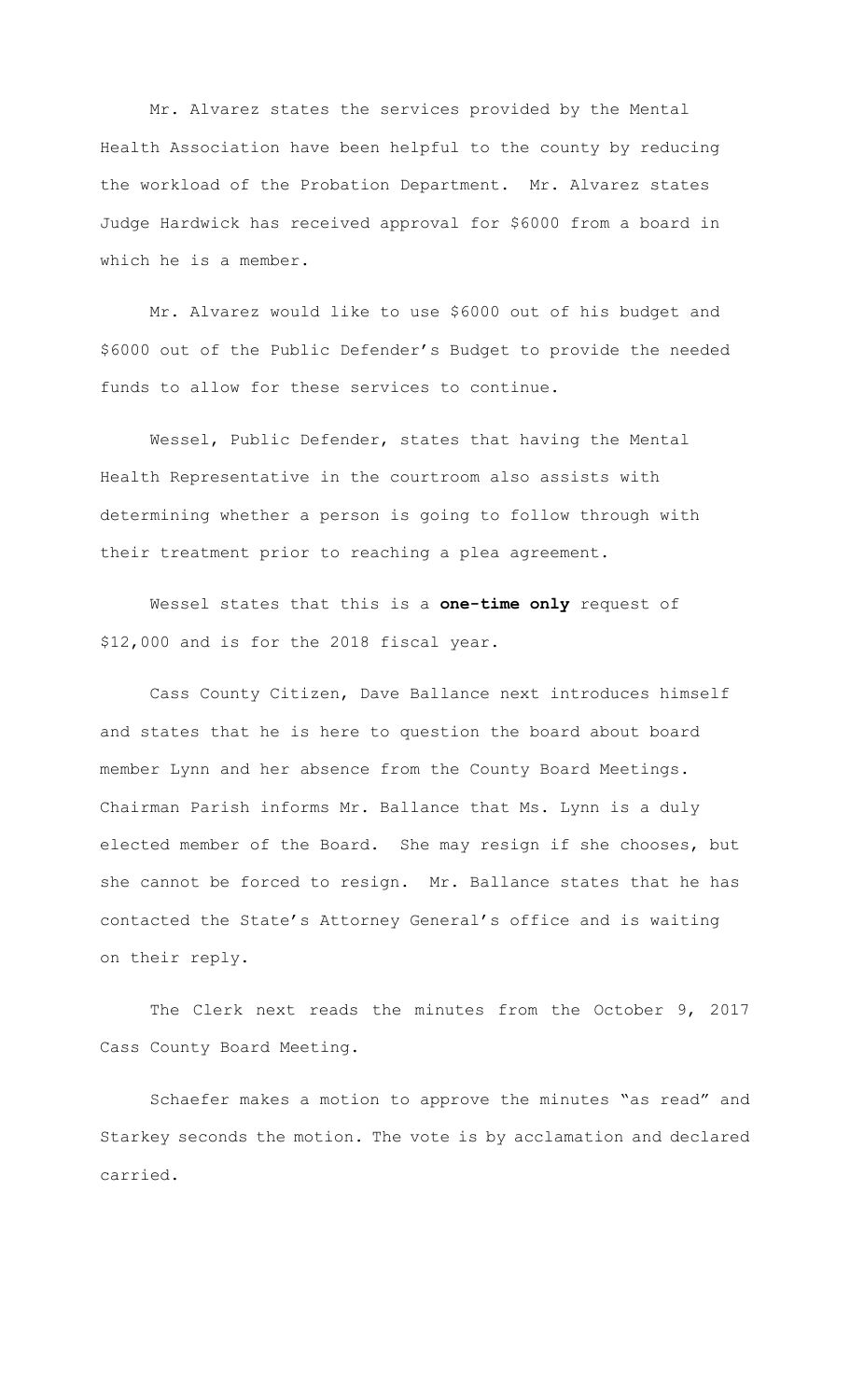The Chairman directs the Clerk to read correspondence.

An agreement letter for auditing services for the year ended November 30, 2017 was received from Pehlman & Dold.

An Order closing the courthouse on Monday, December 24, 2018 and Friday, March 30, 2017, was received from Chief Judge Diane Lagoski.

The Clerk states the filing period for the 2018 General Primary Election is November 27-December 4, 2017. Wessel states she and her staff would be happy to notarize election materials for all local candidates prior to the filing dates.

Chairman Parish next calls for reports from the standing committees:

Clerk Wessel, reports the Courthouse and Jail committee, met on November 9th and approved all bills as presented.

Hagloch reports the Road and Bridge committee met on November 6th and approved all bills.

Merriman, Chairman of the Public Safety, Environment and Housing Committee, reports the committee met October 23rd.

Merriman reports Animal Control met on October 26th and will meet again on November 3oth. This is one week later than usual due to the Thanksgiving Holiday.

Brannan, reports the Health Board met and evaluated the administrator, Teresa Armstrong.

Brannan, reports the Housing Authority met and the roof at Garnier will be replaced when Housing Director, Steve Horton returns.

Brannan reports that Steve Neihaus, contractor of the Virginia Affordable Housing Project attended the meeting.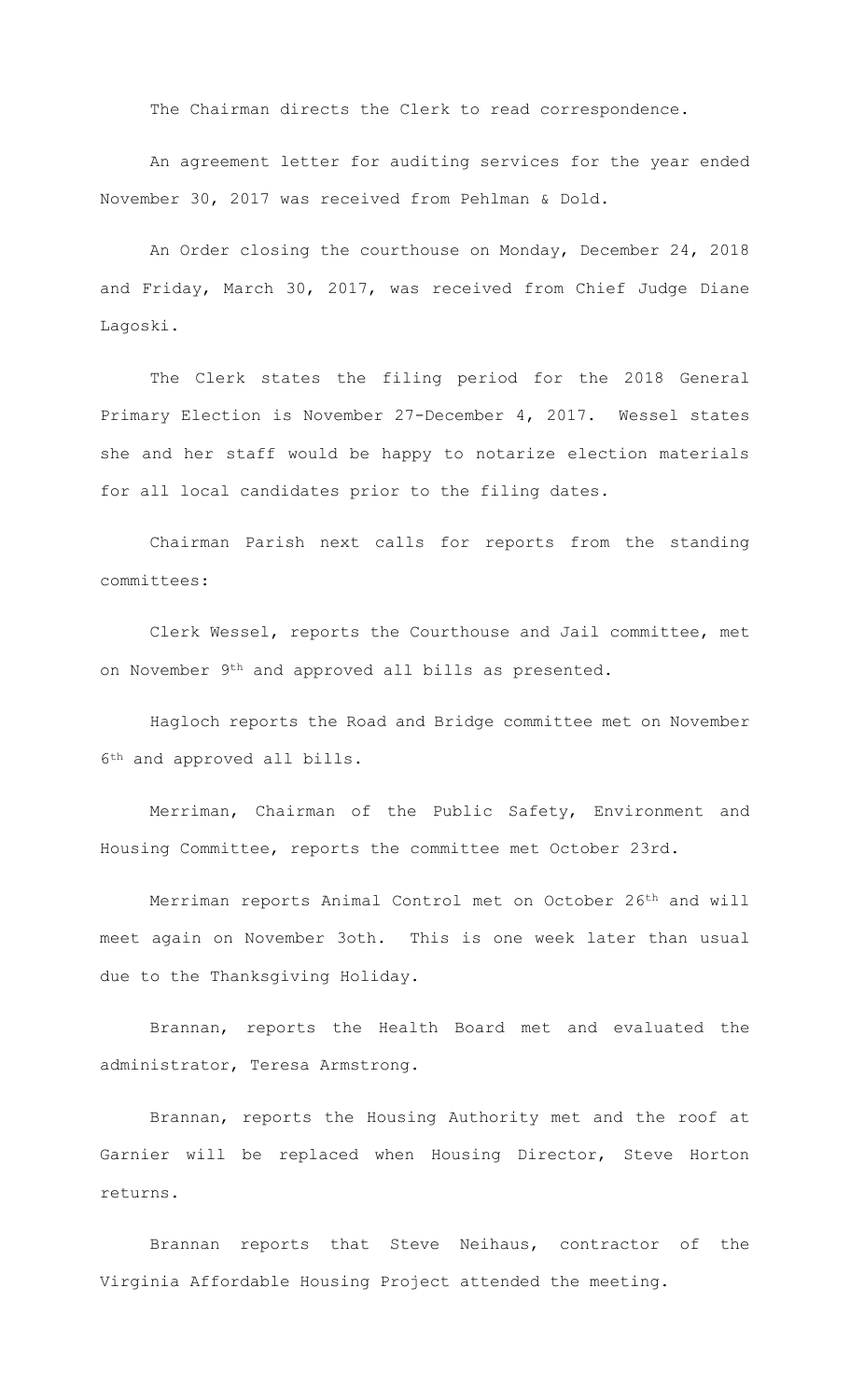Brannan states she has received several complaints from the public about rude employees at the Housing Authority office.

Mike Barnett, speaking on behalf of the Finance and Judiciary Committee, recommends increasing the Intra-governmental/Economic Development budget line by \$12,000 for the one-time request for Mental Health services provided at the courthouse. Barnett states additional budget adjustments will need to be made later for the county ambulance service.

Merriman, Chairman of the Supervisor of Assessments Committee, reports the committee met on October 30th. Beardstown Township voted to have Cass County do their assessing.

Merriman states Allie Dawson has given her two week notice after accepting a new job. The next meeting will be held on November 30th. The committee will discuss the restructuring of the S of A office.

Schaefer, Chairman of the Policies and Procedures committee states the Employee Policy Manual is on the agenda for approval.

Hagloch, Chairman of the Insurance and Bonds Committee reports meeting on November 9<sup>th</sup>. The changes were reviewed and the 2018 Insurance Plan was approved.

Hagloch, Liaison of E-9-1-1, reports they met on October 23, 2017, and approved all bills.

Noe, Liason of O.E.D.C., reports a meeting was held October 26<sup>th</sup>. The Falcon Fish plant was closed because there was not enough protein in the fish. They are considering processing unproductive chickens.

Noe reports Jennings Beardstown will be adding a Chrysler/Dodge Dealership to their business.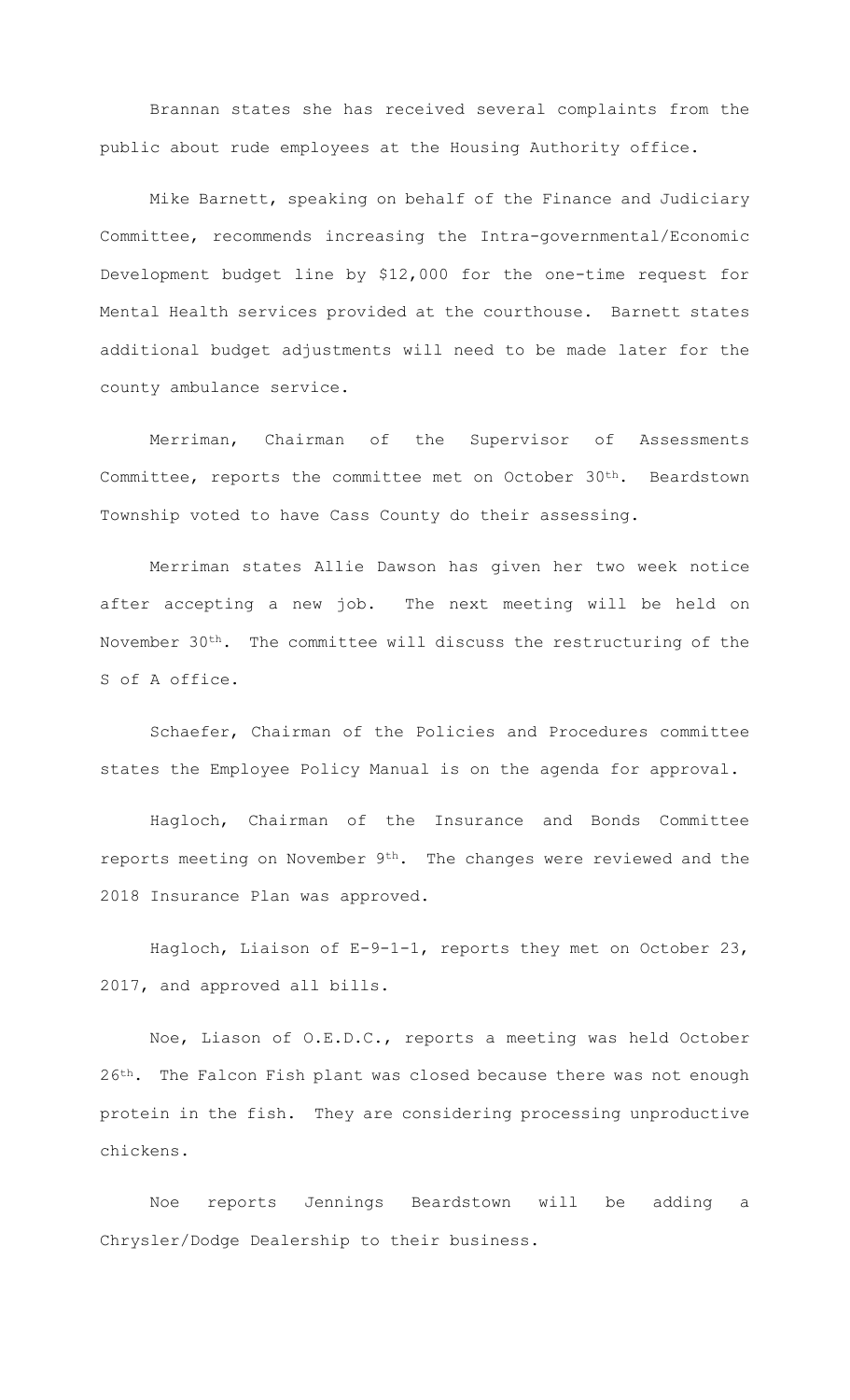Noe reports Subway in Beardstown has closed, and Pamida Pharmacy has merged with Moreland and Devitt.

Noe states a Christmas parade will be held in Beardstown in December.

Schaefer, Liaison of the Mental Health Board, states the board met on October 18th. Buying a new program to track funds was discussed. A blanket drive is being held. The blankets will be distributed during the free meal on Thanksgiving Day.

Schaefer reports the second hand store is doing very well.

There are no reports from the following committees:

Legislative

Liquor Control

Economic Development

Rural Water

Resource Conservation

O.E.D.C. Tourism

Beardstown T.I.F.

Cooperative Extension

MCS Community Services

The Board next moves on to new business.

The Clerk presents the appointments of Art Gramann to Cass County Housing Authority for a term ending November 2022 and David Wankel to South Beardstown Drainage and Levee District for a term ending September 2020. A motion to approve the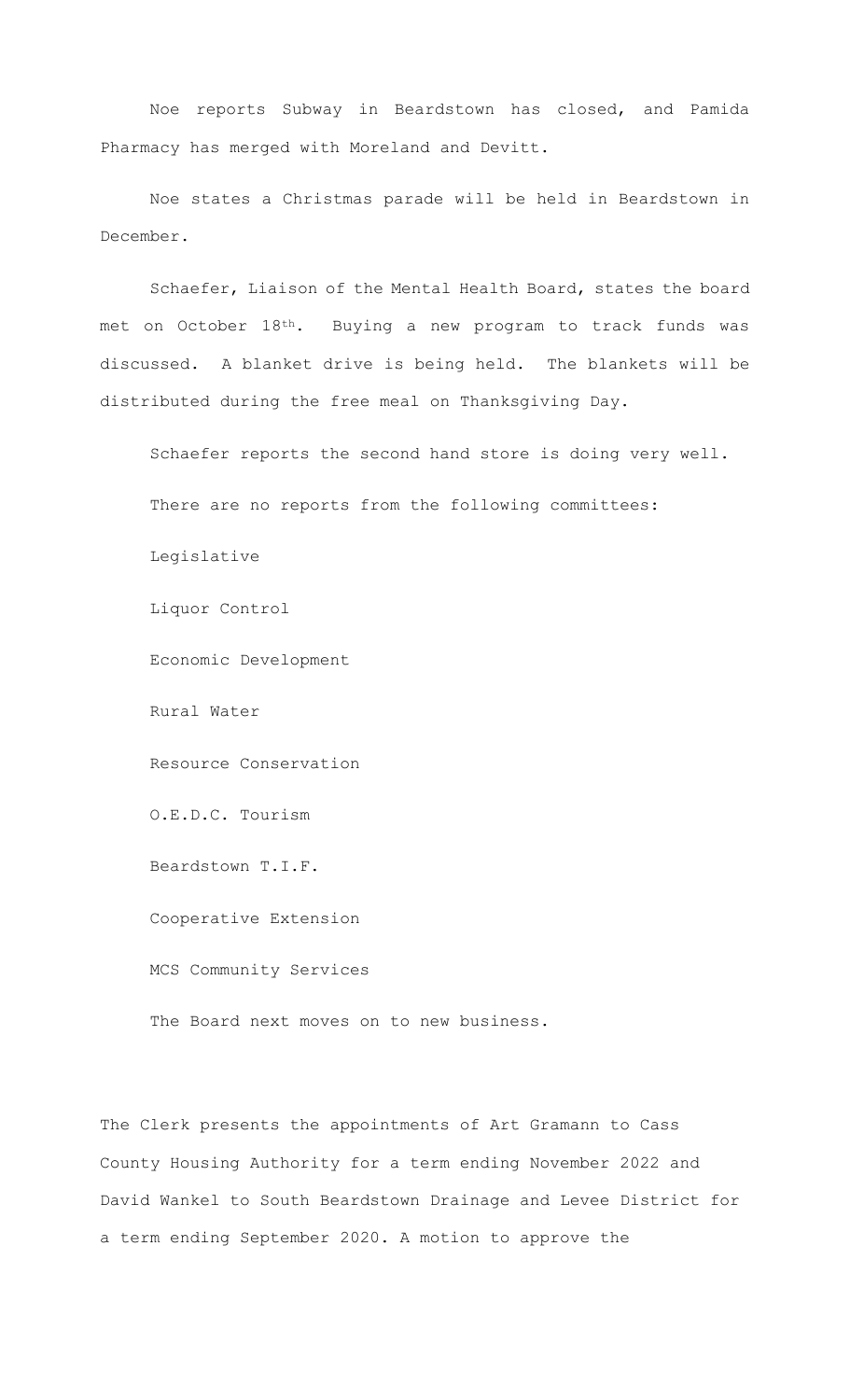appointments is made by Merriman and seconded by Brannan. The vote is by acclamation and declared carried.

The Chairman next presents the Employee Policy Manual for approval. Douglass makes a motion to approve the manual and Wessel seconds the motion. The Chairman directs the Clerk to call roll.

The Clerk calls roll.

Roll Call:

| Parish  | Yes    | Barnett      | Yes | Noe          | Yes |
|---------|--------|--------------|-----|--------------|-----|
| Lynn    | Absent | Hagloch Yes  |     | Schaefer Yes |     |
| Starkey | Yes    | Douglass Yes |     | Merriman Yes |     |
| Wessel  | Yes    | Brannan      | Yes |              |     |

As a result of the roll call, the Clerk states that all members present have voted in the affirmative. Chairman Parish declares the motion carried.

All Elected and Appointed Officials will receive a copy of the policy manual. Once all of the officers have reviewed the policy manual the county clerk will provide copies for all of the employees to review. All officers and employees will submit the Acknowledgment of Receipt and Understanding of Policy and Procedure Manual Form, the Acknowledgment of Receipt and Understanding of the Policy against Discrimination, Harassment and Sexual Misconduct Form, and if applicable, the Employee Authorization for Motor Vehicle Record Review Form to the County Clerk.

The Chairman next presents a Resolution Establishing a Budget Stabilization Fund. Wessel makes a motion to approve the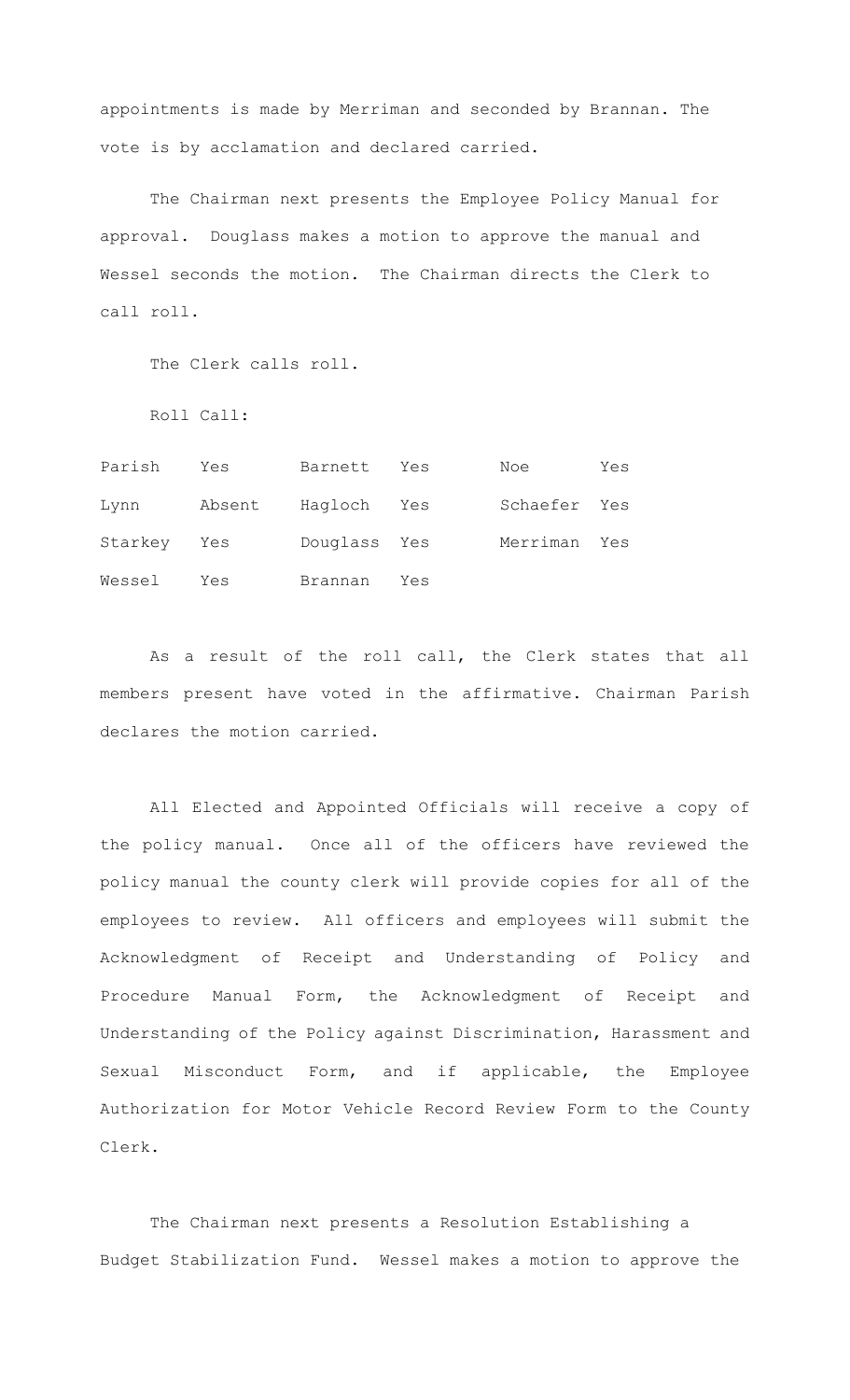Resolution and Noe seconds the motion. The Chairman directs the Clerk to call roll.

The Clerk calls roll.

Roll Call:

Parish Yes Barnett Yes Noe Yes Lynn Absent Hagloch Yes Schaefer Yes Starkey Yes Douglass Yes Merriman Yes Wessel Yes Brannan Yes

As a result of the roll call, the Clerk states that all board members present have voted in the affirmative. Chairman Parish declares the motion carried.

The Chairman presents a Resolution Transferring Funds into the Stabilization Fund. Barnett makes a motion to approve the Resolution and Schaefer seconds the motion. The Chairman directs the Clerk to call roll.

The Clerk calls roll.

Roll Call:

| Parish        | Yes    | Barnett      | Yes | Noe          | Yes |
|---------------|--------|--------------|-----|--------------|-----|
| Lynn          | Absent | Hagloch Yes  |     | Schaefer Yes |     |
| Winkelman Yes |        | Douglass Yes |     | Merriman Yes |     |
| Wessel        | Yes    | Brannan      | Yes |              |     |

As a result of the roll call, the Clerk states that all members present have voted in the affirmative. Chairman Parish declares the motion carried.

The Clerk presents an Ordinance to Allow a Reduction in the Number of Election Judges to Serve during a General Primary Election. Starkey makes a motion to approve the Ordinance and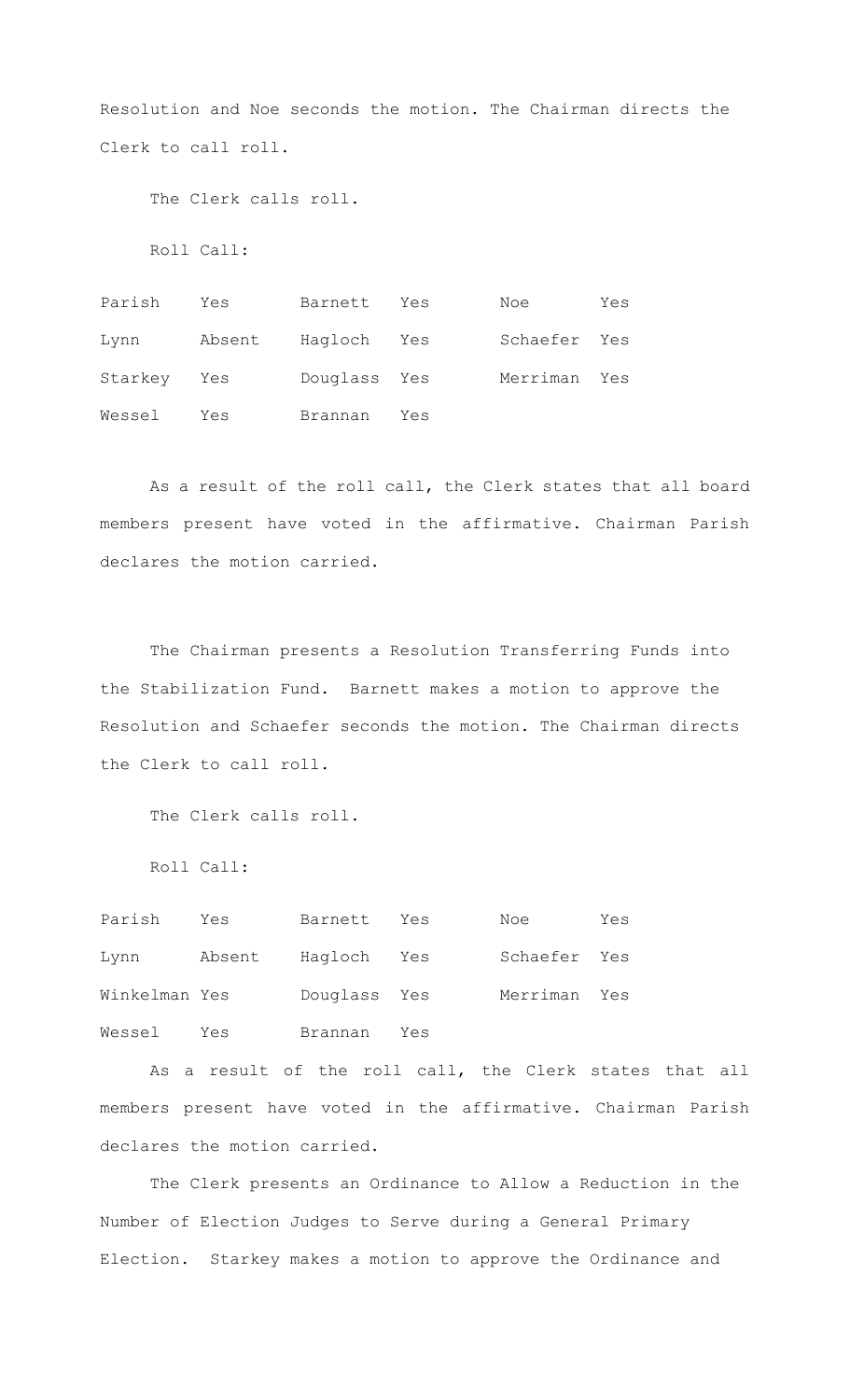Merriman seconds the motion. The vote is by acclamation and declared carried.

The Chairman next presents the Cass County Fiscal Year 2017-2018 Budget and Levies for approval. Starkey makes a motion to approve the Fiscal Year 2017-2018 Budget and Levies with the adjustments to include an increase in the County Clerk Doc Storage Budget for a total budgeted amount of \$200,000 for the Media Conversion Project and an increase to the Intragovernmental/Ec. Dev line for a one-time payment of \$12,000 for Mental Health Services provided at the courthouse. Merriman seconds the Motion. The Chairman directs the Clerk to call roll.

The Clerk calls roll.

Roll Call:

| Parish      | Yes    | Barnett      | Yes | Noe          | Yes |
|-------------|--------|--------------|-----|--------------|-----|
| Lynn        | Absent | Hagloch      | Yes | Schaefer Yes |     |
| Starkey Yes |        | Douglass Yes |     | Merriman Yes |     |
| Wessel      | Yes    | Brannan      | Yes |              |     |

As a result of the roll call, the Clerk states that all members present have voted in the affirmative. Chairman Parish declares the motion carried.

The Chairman next presents Cass County Trustee Resolutions. Douglass makes a motion to approve the Resolutions and Brannan seconds the motion. The vote is by acclamation and declared carried.

The Chairman presents Beardstown Ambulance and MECCA contracts for consideration. Merriman makes a motion to approve

the contracts on a month by month basis and Douglass seconds the motion. The vote is by acclamation and declared carried.